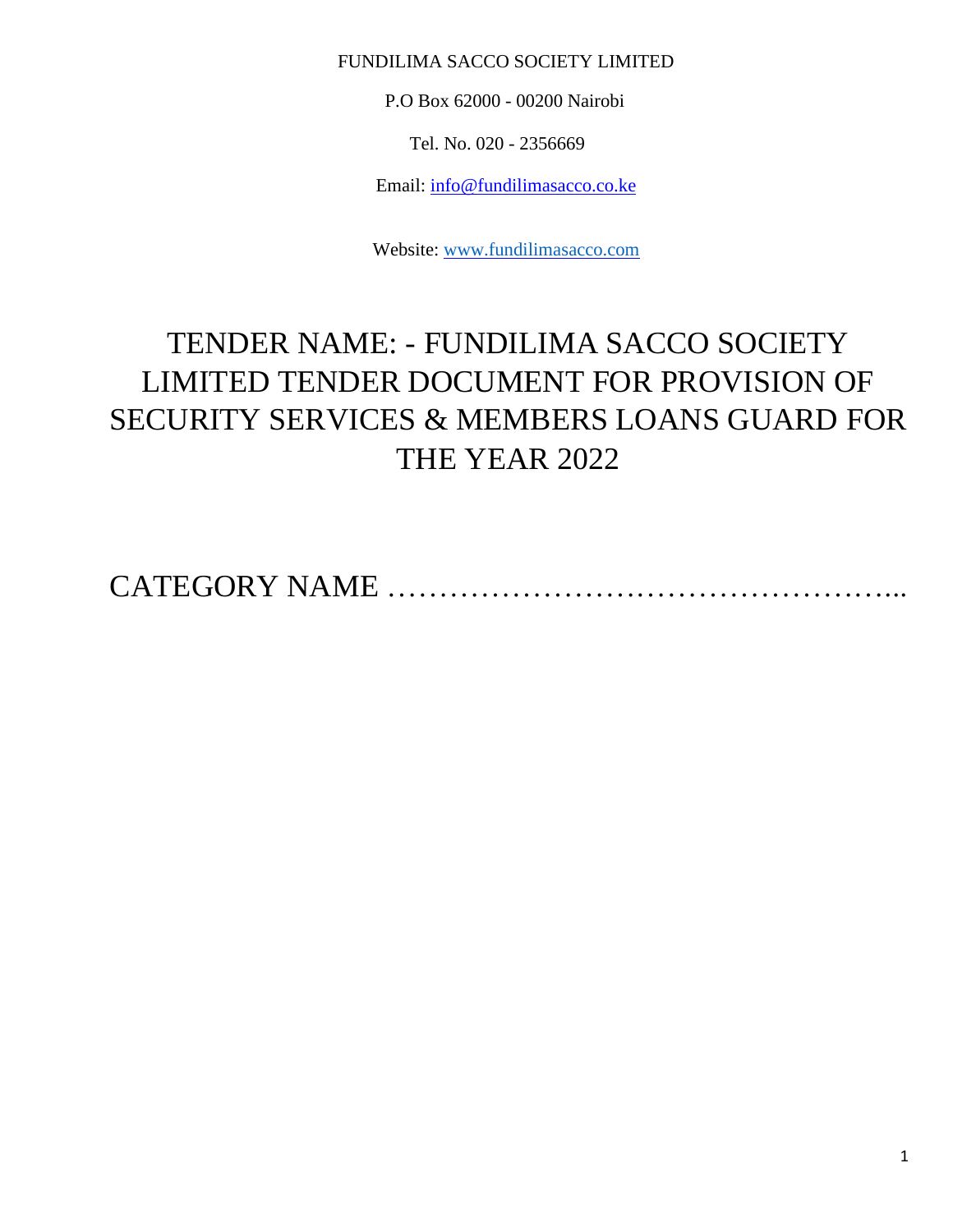# **INSTRUCTIONS TO TENDERERS**

# **TABLE OF CONTENTS PAGE**

| 11. FORM PQ-7 CONFIDENTIAL BUSINESS QUESTIONNAIRE  19 |
|-------------------------------------------------------|
|                                                       |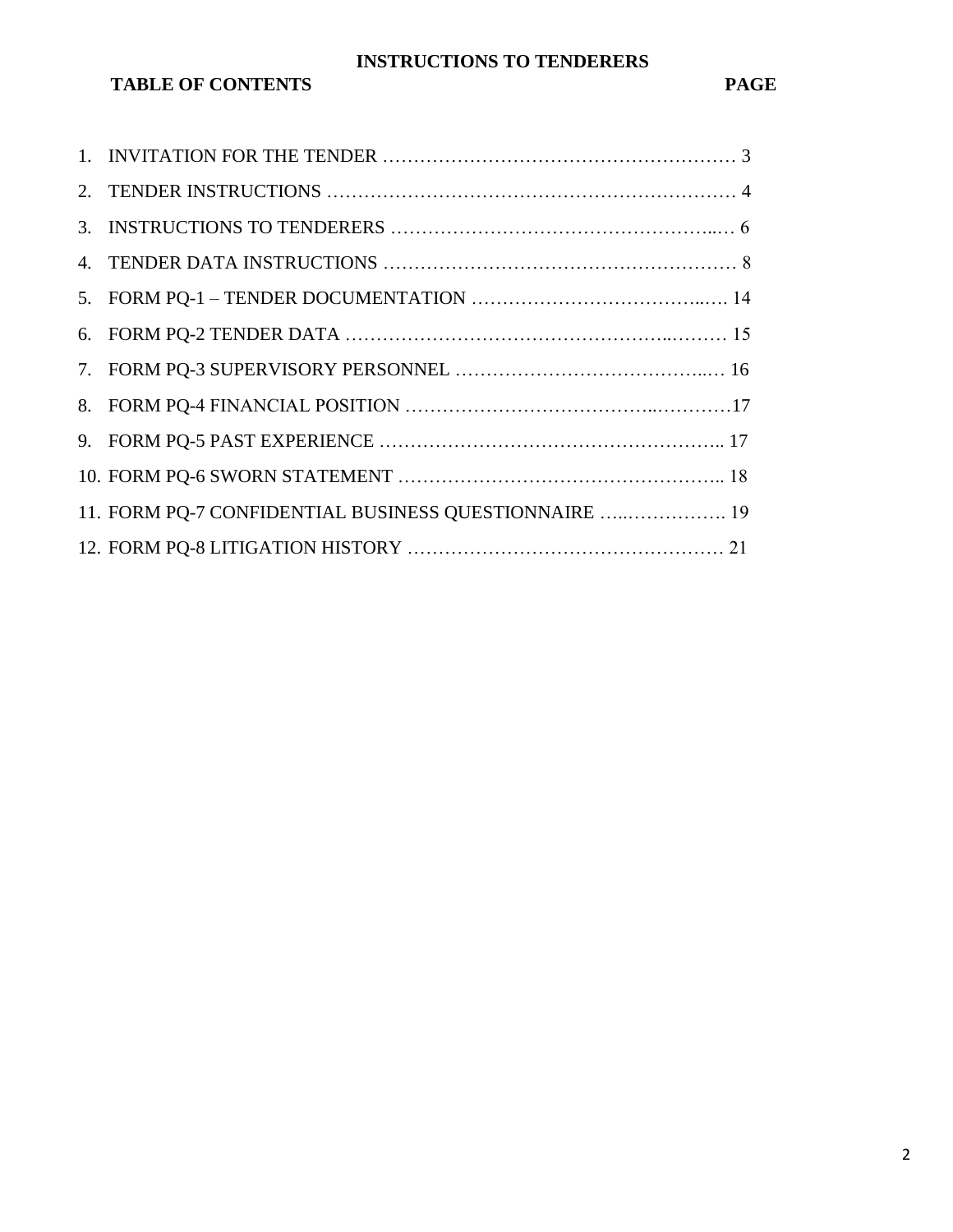## **INVITATION TO TENDER**

Fundilima Sacco Society Limited wishes to invite tenders from interested eligible bidders for the provision of the following services: -

1. Provision of Members Loans, Deposits and Funeral Cover Insurance for the year 2022.

2. Provision of Security services i.e. cash in transit (CIT), guarding and alarm system for the year 2022.

Interested eligible bidders may download the tender document from Fundilima Sacco Society website [\(www.fundilimasacco.com\)](http://www.fundilimasacco.com/) [f](http://www.harambeesacco.com/)ree of charge.

Duly completed tender documents are to be submitted in plain sealed envelopes clearly marked with the **category name** at the Society offices tender box situated at Jomo Kenyatta University of Agriculture & Technology (JKUAT), Juja, Fedha House during working hours (9.00 a.m. – 4.00 p.m. Monday – Friday) and should be addressed to:

**Chief Executive Officer Fundilima Sacco Society Ltd P. O. Box 62000 – 00200, Nairobi.** latest by **Friday 12th November 2021 at 12.00 noon.**

Tenders will be opened soon after the closing time in the presence of the candidates' representatives who choose to attend at Fundilima Sacco Society Limited offices.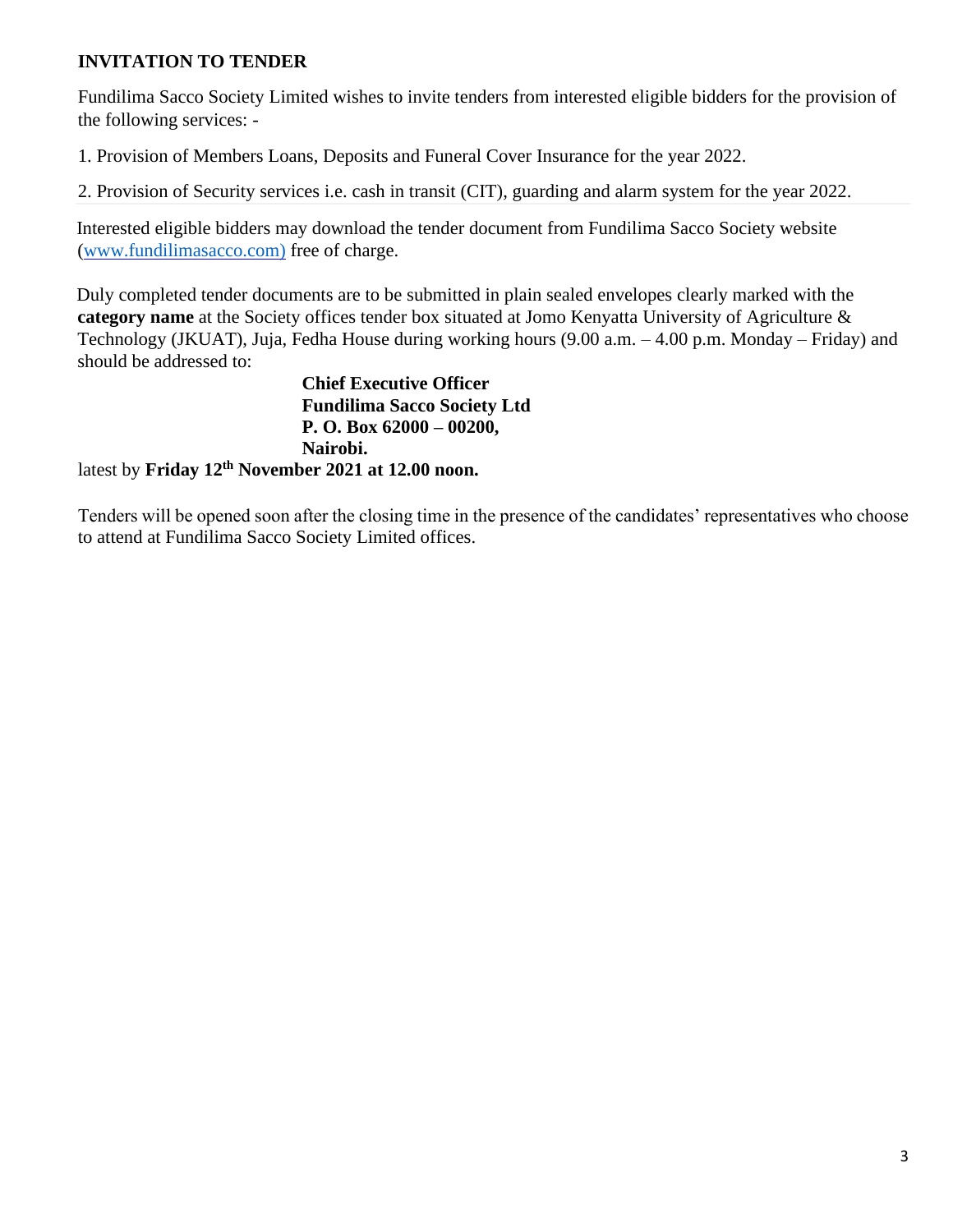#### **SECTION 2 - TENDER INSTRUCTIONS**

## 2.1 INTRODUCTION

The Chief Executive Officer would like to invite interested candidates who must qualify by meeting the set criteria as provided by the procuring entity to perform the provision of the following services: -

2.11 Provision of Members Loans, Deposits and Funeral Cover Insurance.

2.12Provision of Security services i.e. cash in transit (CIT), guarding and alarm system.

#### 2.2 TENDER OBJECTIVE

The main objective of this part is to provide services under relevant tenders/quotations in the Society for the year 2022.

## 2.3 INVITATION OF TENDER

Service provider registered with Registrar of Companies under the Law of Kenya in respective merchandise or services are invited to submit their tender documents to the Chief Executive Officer, Fundilima SACCO Society Limited so that they may be pre-qualified for submission of tenders/quotations. Tender will be submitted in complete lots singly or in combination. The client requires prospective service provider to supply mandatory information for tender.

#### 2.4 EXPERIENCE

Prospective service providers MUST have carried out successfully provisions of SIMILAR SERVICES to institutions of similar size and complexity. Potential service providers must demonstrate the willingness and commitment to meet the tender criteria.

#### 2.5 TENDER DOCUMENT

This document includes questionnaire forms and documents required of prospective service provider.

## 2.6 CONSIDERATION

In order to be considered for the tender prospective supplier MUST submit all the information herein requested.

## 2.7 DISTRIBUTION OF TENDER DOCUMENTS

Two copies of the completed tender data and other requested information shall be submitted to reach: -

Chief Executive Officer, Fundilima Sacco Society Limited P. O. Box 62000– 00200, Nairobi, Kenya.

#### 2.8 OUESTIONS ARISING FROM DOCUMENTS

Questions that may arise from the tender documents should be directed to the Chief Executive Officer Fundilima Sacco Society Limited whose address is given above.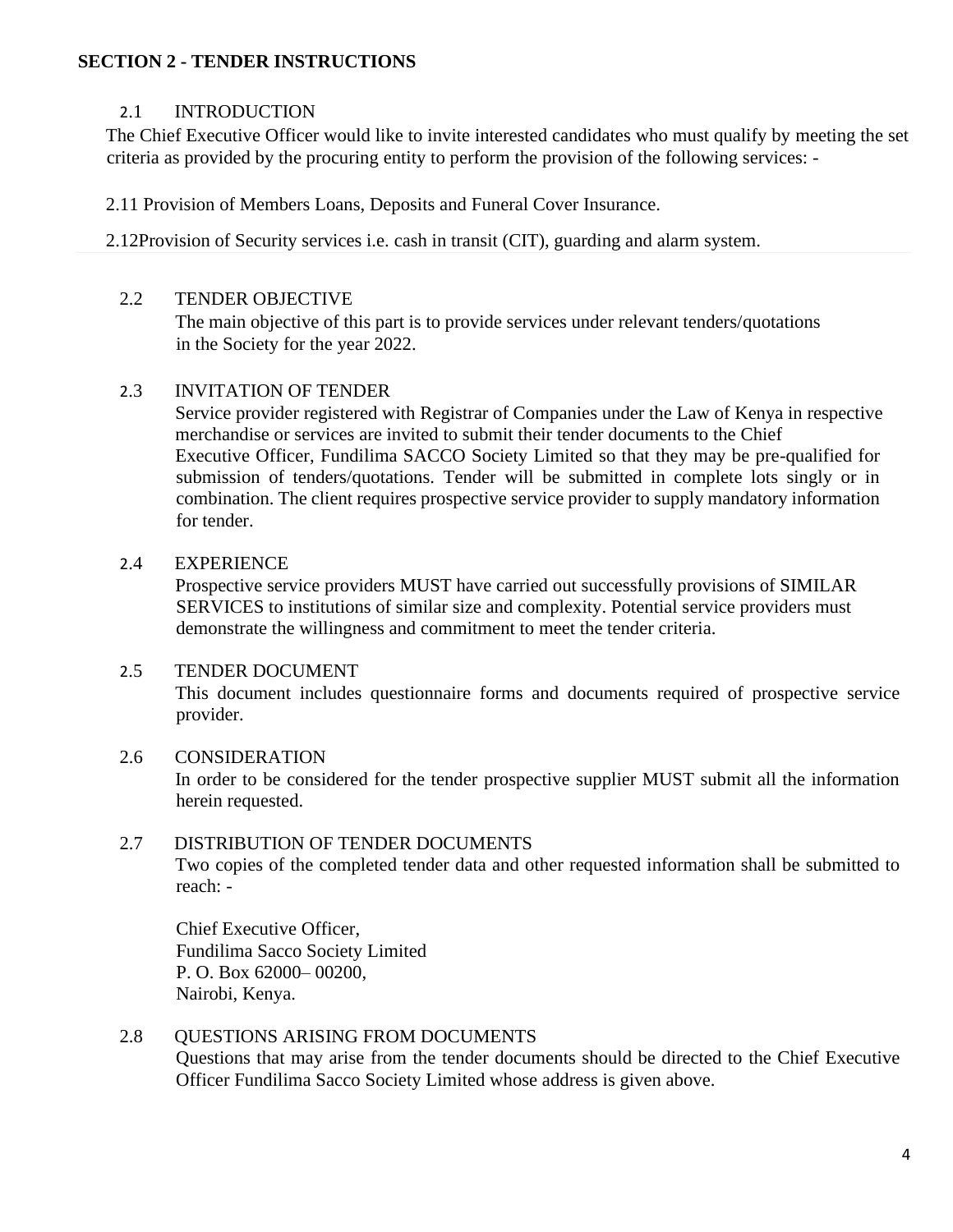# 2.9.1 ADDITIONAL INFORMATION

The Society reserves the right to request submission of additional information from prospective bidders.

The Society reserves the right to ACCEPT OR REJECT any tender in whole or part without giving reasons whatsoever.

#### 2.10 INVITATION TO TENDERS

Tender documents will be made available only to those tenderers whose qualifications are accepted by Society after scoring more than 70 points soon after the completion of the tender process.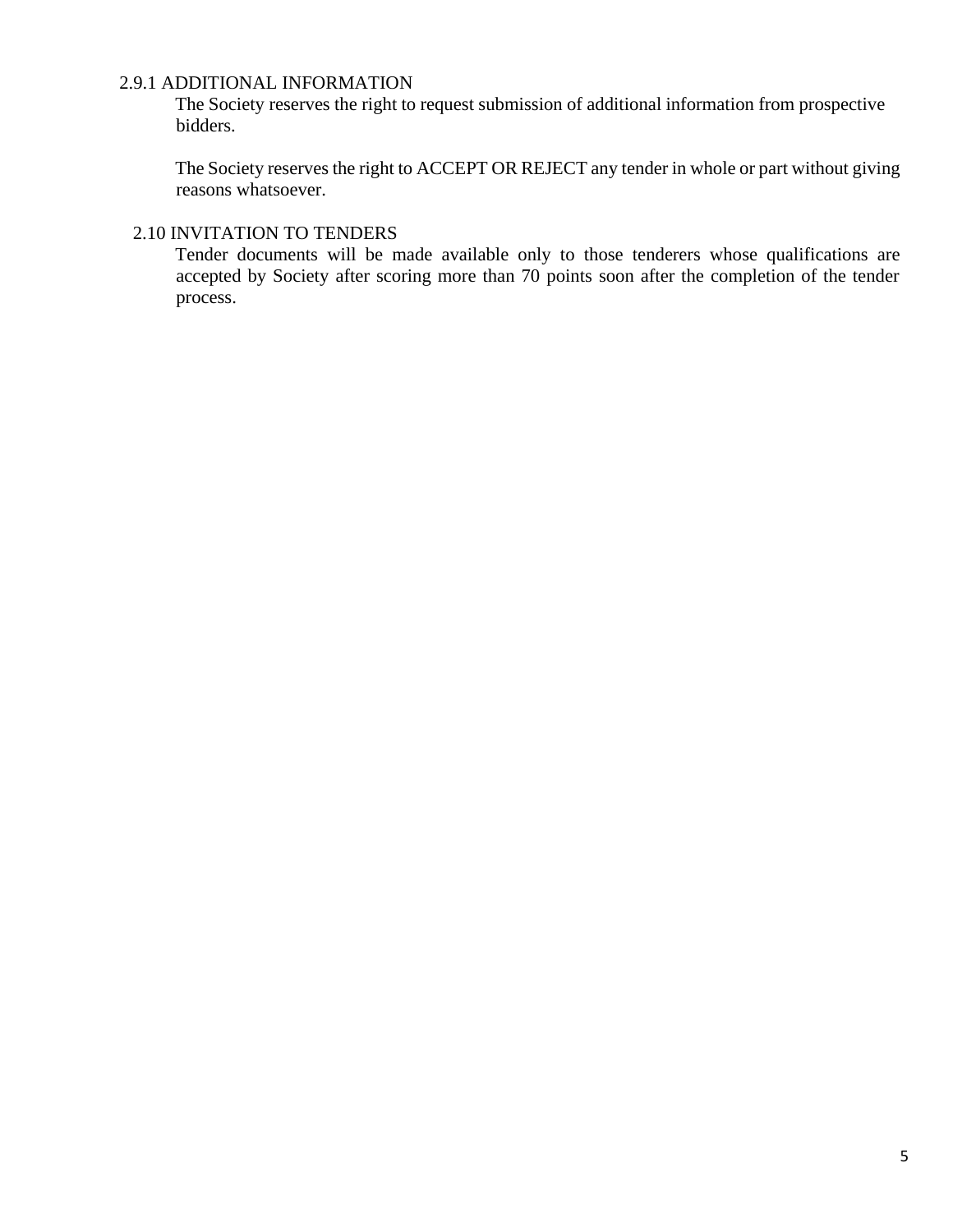## **SECTION 3 - INSTRUCTIONS TO CANDIDATES/TENDERERS**

#### 3.1 INTRODUCTION

The Fundilima Sacco Society would like to invite interested candidates who must qualify by meeting the set criteria as provided by the procuring entity to perform the provision of the following services: -

2.11 Provision of Members Loans, Deposits and Funeral Cover Insurance.

2.12Provision of Security services i.e. cash in transit (CIT), guarding and alarm system.

## 3.2 FORMAT AND SIGNING OF APPLICATIONS

- 3.2.1 The applicant shall prepare one original documents comprising the tender document, as described in Instructions to Candidates, bound with the section containing the appendix to instructions and clearly marked "ORIGINAL". In addition, the applicant shall submit one copy of the same tender document clearly marked "COPY". In the event of discrepancy between them, the original shall prevail.
- 3.2.2 The original and copy of the tender document shall be named or written in indelible ink (in case of copies, photocopies are also acceptable) and shall be signed by a person or persons duly authorized to sign on behalf of the applicant pursuant to sub clause 2.4.2. The person or persons signing the tender document shall initial all pages of the tender where entries or amendments have been made.
- 3.2.3 The tender shall be without alterations, omissions or conditions except as necessary to correct errors made by the applicant in each case such corrections shall be initialed by the person or persons signing the tender documents.
- 3.3 SUBMISSION OF APPLICANTS
	- 3.3.1 Applications for tender shall be submitted in sealed envelopes marked,

# **TENDER DOCUMENT FOR PROVISION OF MEMBERS LOANS, DEPOSITS AND FUNERAL COVER INSURANCE AND OR TENDER DOCUMENT FOR PROVISION OF SECURITY SERVICES**

CATEGORY NAME …………………………………………………………………………

and deposited in the tender box situated at Fundilima SACCO office in JKUAT, Juja addressed to:

Chief Executive Officer Fundilima Sacco Society Limited P. O. Box 62000 – 00200, Nairobi, Kenya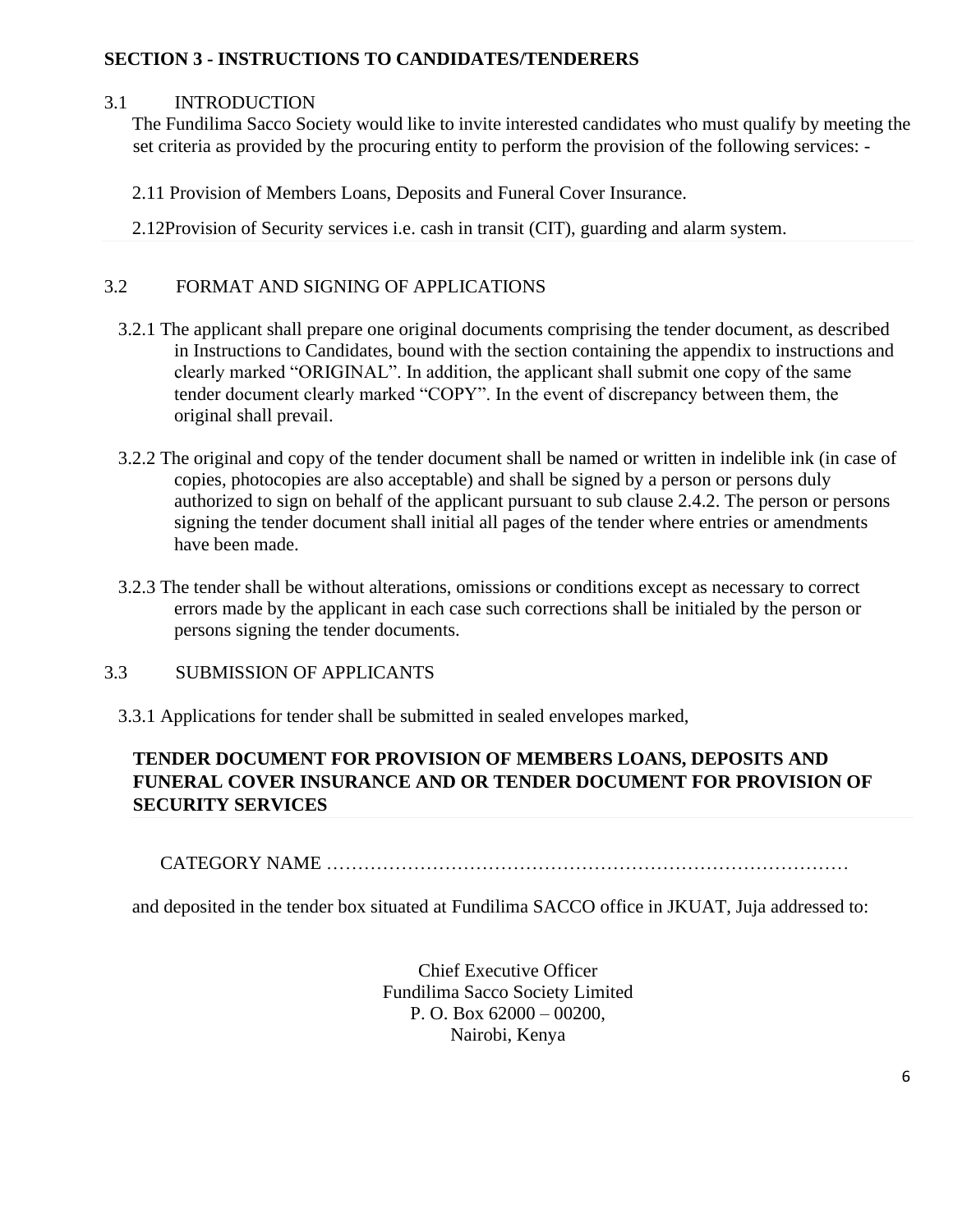So as to be received on or before ......... at 12.00 noon. Applications received after the closing date shall be rejected and returned unopened.

3.3.2 The candidate shall seal the original and the copy of the tender document in separate envelopes duly marked the "ORIGINAL" and "COPY". The envelopes shall then be sealed in an outer separate envelope.

The inner and outer envelopes shall: -

- (a) Be addressed and delivered to the respective locations at the address provided in the invitation for tender and the tender advertisement.
- (b) Bear the category name of the tender document. In addition to the identification required in sub-clause 3.9.1, the inner envelope shall indicate the name and address of the applicant to enable the application to be returned unopened in case it is declared "late" pursuant to clause 3.3.1.
- 3.3.3 The outer envelope:

(a) If the outer envelope is not sealed and marked as instructed above the Society will assume no responsibility for the misplacement or premature opening of the tender document.

(b)If the outer envelope discloses the candidate's identity the Society will not guarantee the anonymity of the tender submission, but this shall not constitute grounds for rejection of the tender document.

- 3.3.4 All the information requested for tender shall be provided in the English language. Where information is provided in any other language, it shall be accompanied by a translation of its pertinent parts into English language. The translation will govern and will be used for interpreting the information
- 3.3.5 Failure to provide information that is essential for effective evaluation of the applicant's qualifications or to provide timely clarification or substantiations of the information supplied may result in the applicant's disqualification.

#### 3.4 ELIGIBLE CANDIDATES

- 3.4.1 Service provider registered with registrar of Companies under the Laws of Kenya in respective services area are invited to submit their tender documents to the Chief Executive Officer, Fundilima Sacco Society Limited. The prospective service providers are required to supply mandatory information for tender – FORM PQ-1
- 3.4.2 Candidates shall provide such evidence of their contained eligibility satisfactory to the Society, as the Society shall reasonably request.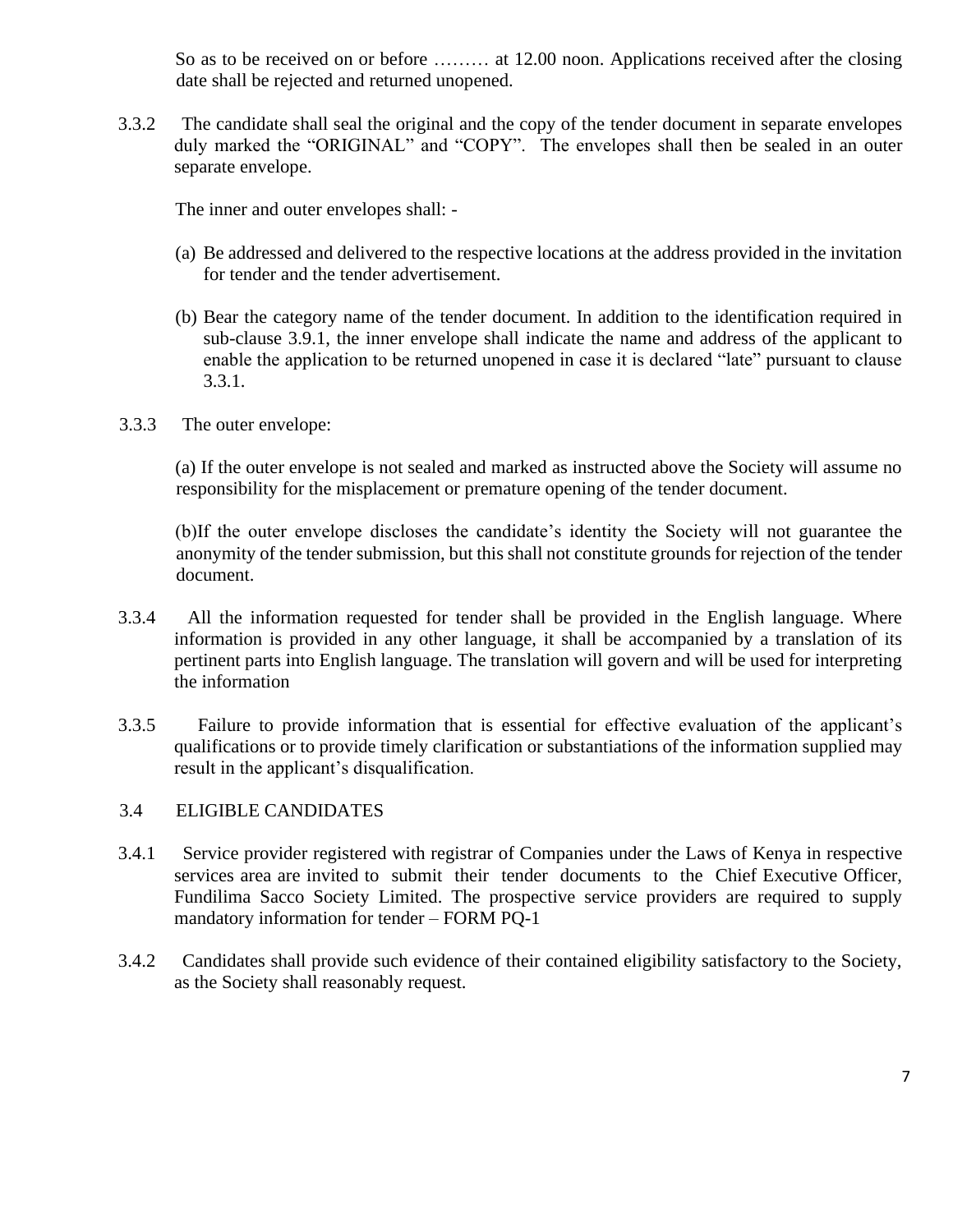#### 4**.0 TENDER DATA INSTRUCTIONS**

4.1 Tender data Forms

The attached questionnaire forms PQ-1, PQ-2, PQ-3, PQ-4, PQ-5, PQ-6, and PQ-7 & PQ-8 are to be completed by prospective service providers who wish to tender for the services.

The Tender application forms which are not filled out completely and submitted in the prescribed manner may not be considered. All the documents that form part of the proposal must be written in the English language and in ink.

## 4.2 QUALIFICATION CRITERIA

- 4.2.1 Tender will be based on meeting the minimum requirements to pass in the criteria set as shown below. The attached questionnaire FORMS PQ-1, PQ-2, PQ-3, PQ-4, PQ-5, PQ-6, PQ-7 & PQ-8 are to be completed by prospective service provider who wish to submit their tender for the specified tender.
- 4.2.2 The tender application forms FORM PQ 2 which are not filled out completely and submitted in the prescribed manner will not be considered. The entire document that forms part of the tender must be written in English and in Ink.
- 4.2.3 It is understood and agreed that the tender Data on prospective bidders is to be used by the Society in determining, according to its sole judgment and discretion, the qualifications of prospective bidder to perform in respect to the Tender lot as described by the client.
- 4.2.4 Prospective bidders will not be considered qualified unless in the Judgment of Society they possess capability, experience, qualified personnel available and suitability of equipment and net current assets or working capital sufficient to satisfactorily execute the contract for goods/Services.

# 4.3 **ESSENTIAL CRITERIA FOR EVALUATION OF THE TENDER**

## 4.3.1. **Experience:**

(a) Prospective service provider requires special Experience and capability to organize, supply and delivery of items, or services at short notice.

## 4.3.2 **Personnel**

The names and pertinent information and the CV of the key personnel for individual or group to execute the contract must be indicated in FORM PQ-3.

4.3.4 Special consideration will be given to the financial resources available as working capital, taking into account the amount of uncompleted orders on contract and now in progress. Data to be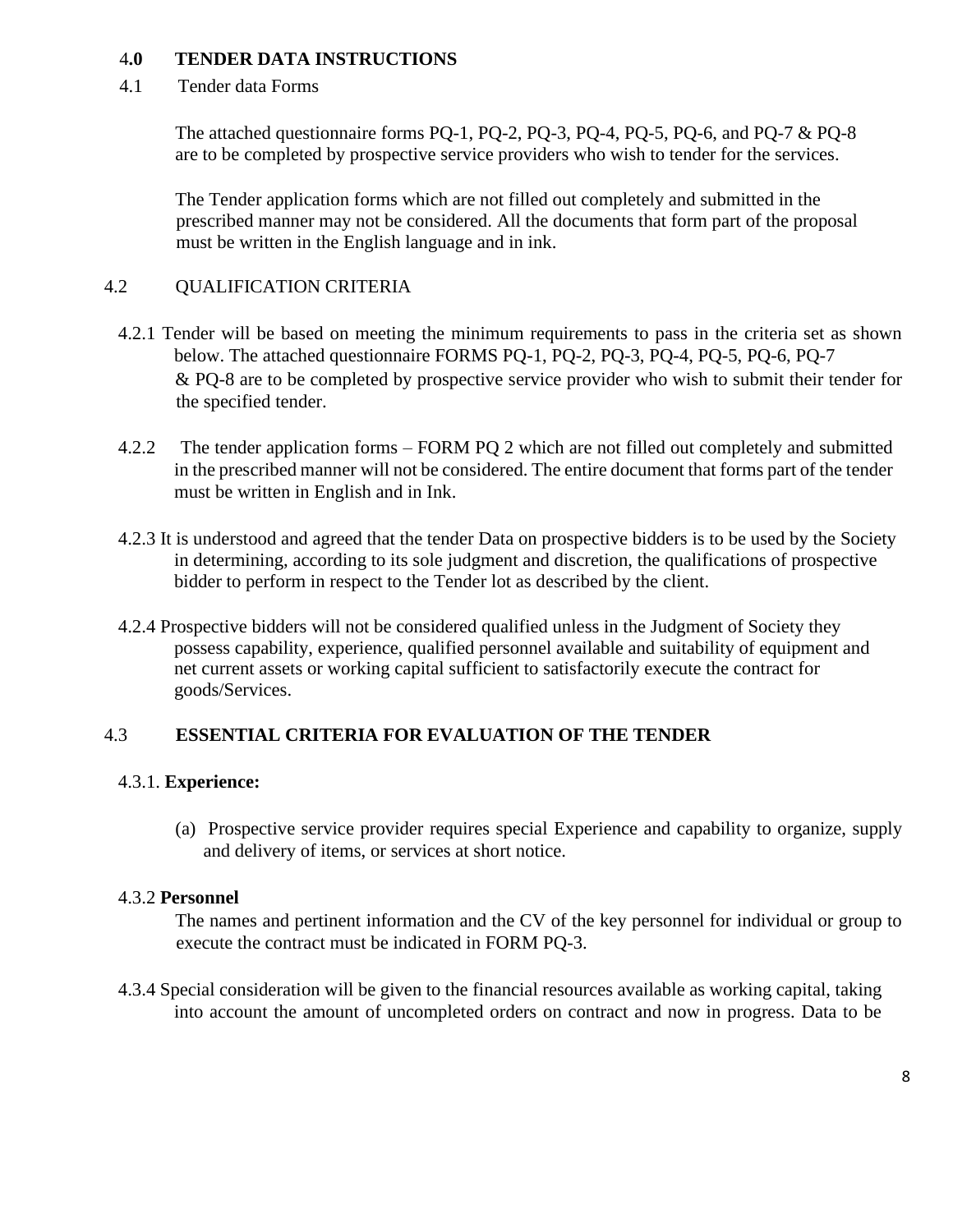filled should be provided on FORM PQ-4. However, potential bidders should provide evidence of financial capability to executive contract.

## 43.3.5 **Confidential Business Questionnaire**

The general information and details of the nature of business and location should be included in - FORM PQ-5.

## 4.3.5 **Past Performance**

For Past performance the following shall be determined by:-

- (a) Past performance will be given due consideration in pre-qualifying bidders form the date of registration. Below 5years……. 6-10years………above10years……………..
- (b) Letters of reference from past customers should be included in FORM PQ-6 where applicable.
- (c) Copies of local purchase and service orders of similar supplies should be included.

## 4.3.6 **Litigation History and Sworn Statement**

Application must include information on any history of litigation or arbitration resulting from contract executed in the last one year or currently under execution FORM PQ-7 and a sworn statement by the Tenderer ensuring the accuracy of the information given- FORM PQ-8

# 4.4 **COST OF APPLICATION**

The applicant shall bear all costs associated with the preparation and submission of its tender and the Society will in no case be responsible or liable for those costs, regardless of the conduct or outcome of the tender process.

# 4.5 **CLARIFICATION OF TENDER DOCUMENTS**

- 4.5.1 The prospective applicant requiring any clarification of the tender documents may notify the Society in writing or by cable (hereinafter the term cable is deemed to include email) at the Society's mailing address indicted in the tender data.
- 4.5.2 The Society will respond in writing to any request for clarification that he receives earlier than 7 days prior to the deadline for the submission of applications. Copies of the Society's response to queries raised by applicants (including an explanation of the query but without identifying the sources of the inquiry) will be sent to all prospective applicants who will have purchased the tender documents.

# 4.6 **AMENDMENT OF PREQUALICATION DOCUMENTS**

4.6.1 At any time prior to the deadline for submission of applications, the Society may, for any reason, whether at his own initiative or in response to a clarification requested by a prospective applicant, modify the tender documents by issuing subsequent Addenda.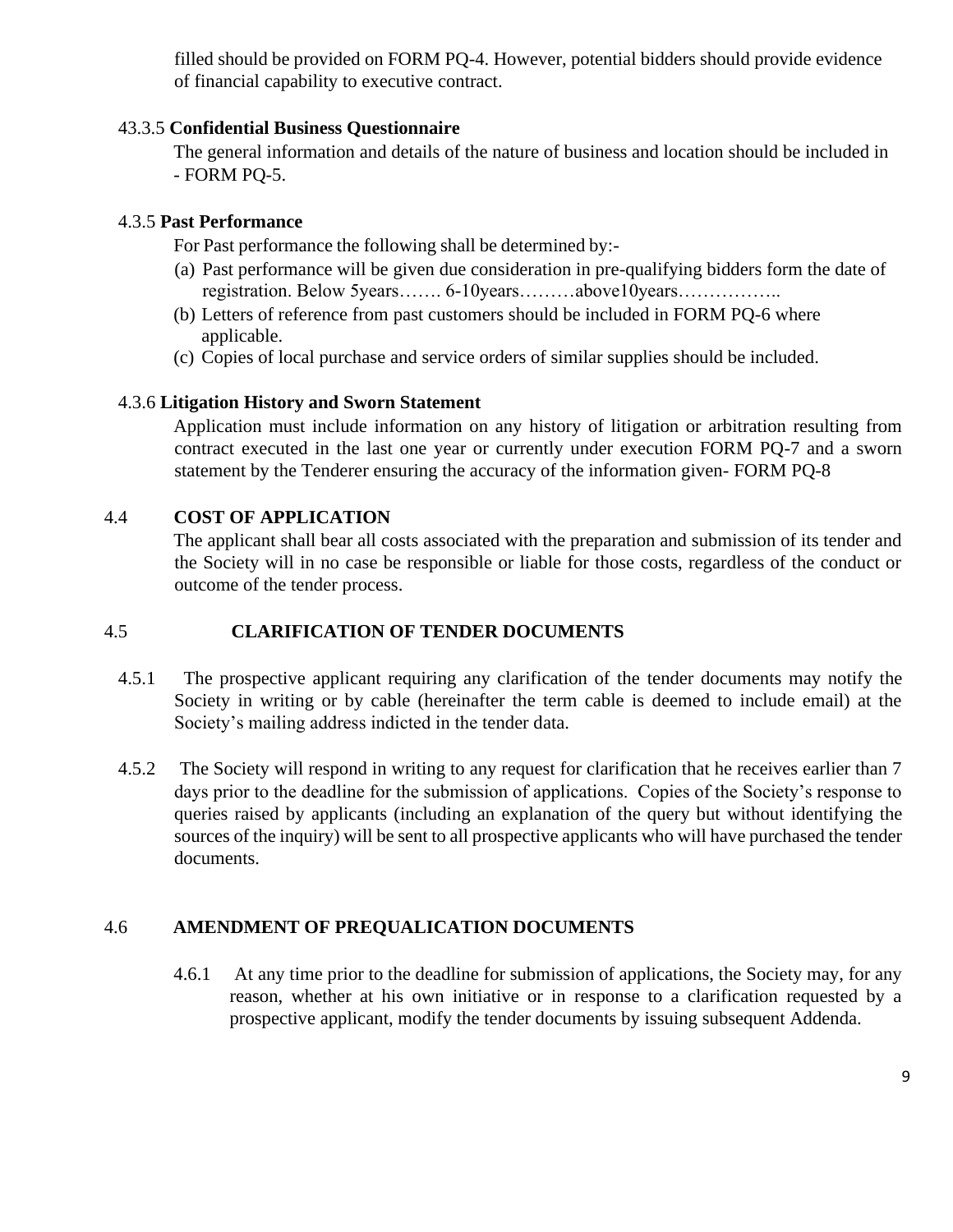- 4.6.2 The Addendum thus issued shall be part of the tender documents pursuant to Sub- Clause 2.7.2 and shall be communicated in writing or cable to all purchasers of the tender documents. Prospective applicants shall promptly acknowledge receipt of each Addendum by cable to the Society.
- 4.6.3. In order to afford prospective applicants reasonable time in which to take an Addendum into account in preparing their applications, the Society may, at his discretion, extend the deadline for the submission of applications in accordance with Clause 2.8.1.

## 4.7 DEADLINE FOR SUBMISSION OF TENDER DOCUMENTS

- 4.7.1 Applications must be received by the Society at the address specified in Sub-Clause 2.10.1, no later than the time and date stipulated in the notice for tender.
- 4.7.2 The Society may, at his discretion, extend the deadline for the submission of applications through the issue of an Addendum in accordance with Clause 2.8 in which case all rights and obligations of the Society and the applicants previously subject to the original deadline shall thereafter be subject to the new deadline as extended.

## 4.8 OPENING OF TENDER DOCUMENTS

- 4.8.1 The Society will open the applications in the presence of applicants' designated representatives who choose to attend, at the time, date, and location stipulated in the letter of invitation. The applicants' representatives who are present shall sign a register evidencing their attendance.
- 4.8.2 The Society shall prepare minutes of the opening of the tender documents, including the information disclosed to those present.
- 4.8.3 Applications not opened and read out at opening shall not be considered further for evaluation, irrespective of the circumstances.

## 4.9 PROCESS TO BE CONFIDENTIAL

4.9.1 Information relating to the examination, evaluation of applications, and recommendations for the successful candidate shall not be disclosed to applicants or any other persons not officially concerned with such process until approval to the successful applicant has been announced. Any effort by an applicant to influence the Society's processing of applications or approval decisions may result in the rejection of the applications

## 4.10 CLARIFICATION OF APPLICATIONS AND CONTACTING OF THE SOCIETY

4.10.1 To assist in the examination, evaluation, and comparison of applications, the Society may, at his discretion, ask any applicant for clarification of his/her application.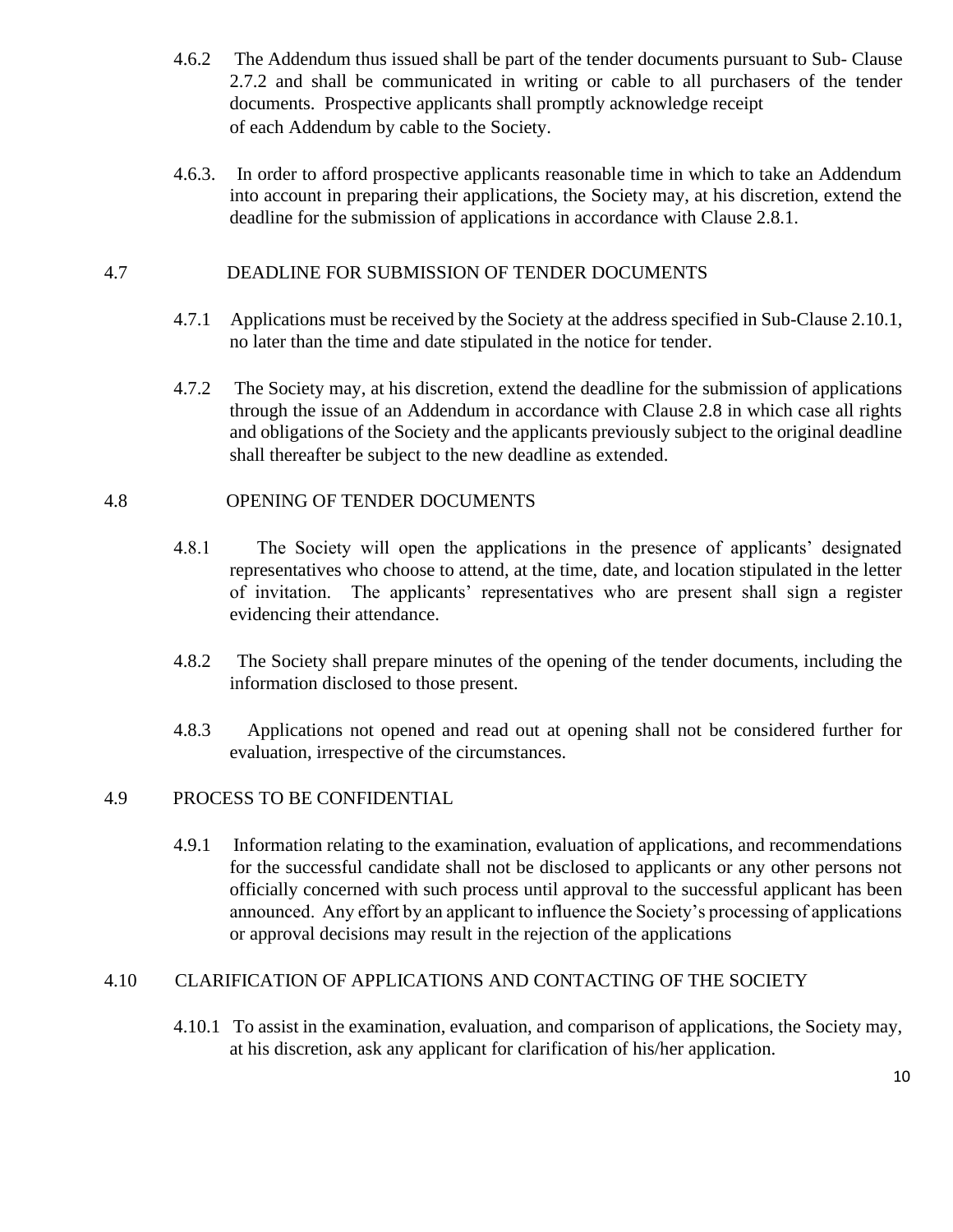- 4.10.2 Subject to Sub-Clause 2.11.1, no applicant shall contact the Society on any matter relating to its application from the time of the opening to the time the tender list is approved. If the applicant wishes to bring additional information to the notice of the Society, it should do so in writing.
- 4.10.3 Any effort by any applicant to influence the Society in the Society's tender evaluation, tender comparison or tender approval decisions may result in the rejection of the candidate's application.

## 4.11 EXAMINATION OF TENDER DOCUMENTS AND DETERMINATION OF RESPONSIVENESS

- 4.11.1 Prior to the detailed evaluation of applications, the Society will determine whether each application
- (a) has been properly signed and delivered pursuant to clause 2.3;
- (b) is substantially responsive to the requirements of the tender documents; and
- (c) provides any clarification and/or substantiation that the Society may require to determine responsiveness pursuant to Sub-Clause 2.15.
- 4.11.2 A substantially responsive application is one that conforms to all the terms, conditions, and specifications of the tender documents without material deviation or reservation. A material deviation or reservation is one (a) which limits in any substantial way, inconsistent with the tender documents, the Society's rights or the applicant's obligations under the contract; or (b) whose rectification would affect unfairly the competitive position of other applicants presenting substantially responsive applications.
- 4.11.3 If an application is not substantially responsive, it will be rejected by the Society and may not subsequently be made responsive by correction or withdrawal of the nonconforming deviation or reservation.
- 4.11.4 The Society will, prior to the approval of the tender may confirm the qualification of each applicant who shall have passed the technical stage the tender process in order to determine whether the applicant possesses all the requirements in the application for the tender document submitted.

#### 4.12 NOTIFICATION OF QUALIFIED APPLICANTS

4.12.1 Applicants whose applications are determined to be successful in accordance with subclause 3.15 will be notified by the Society within thirty (30) days from the date of opening of tender documents.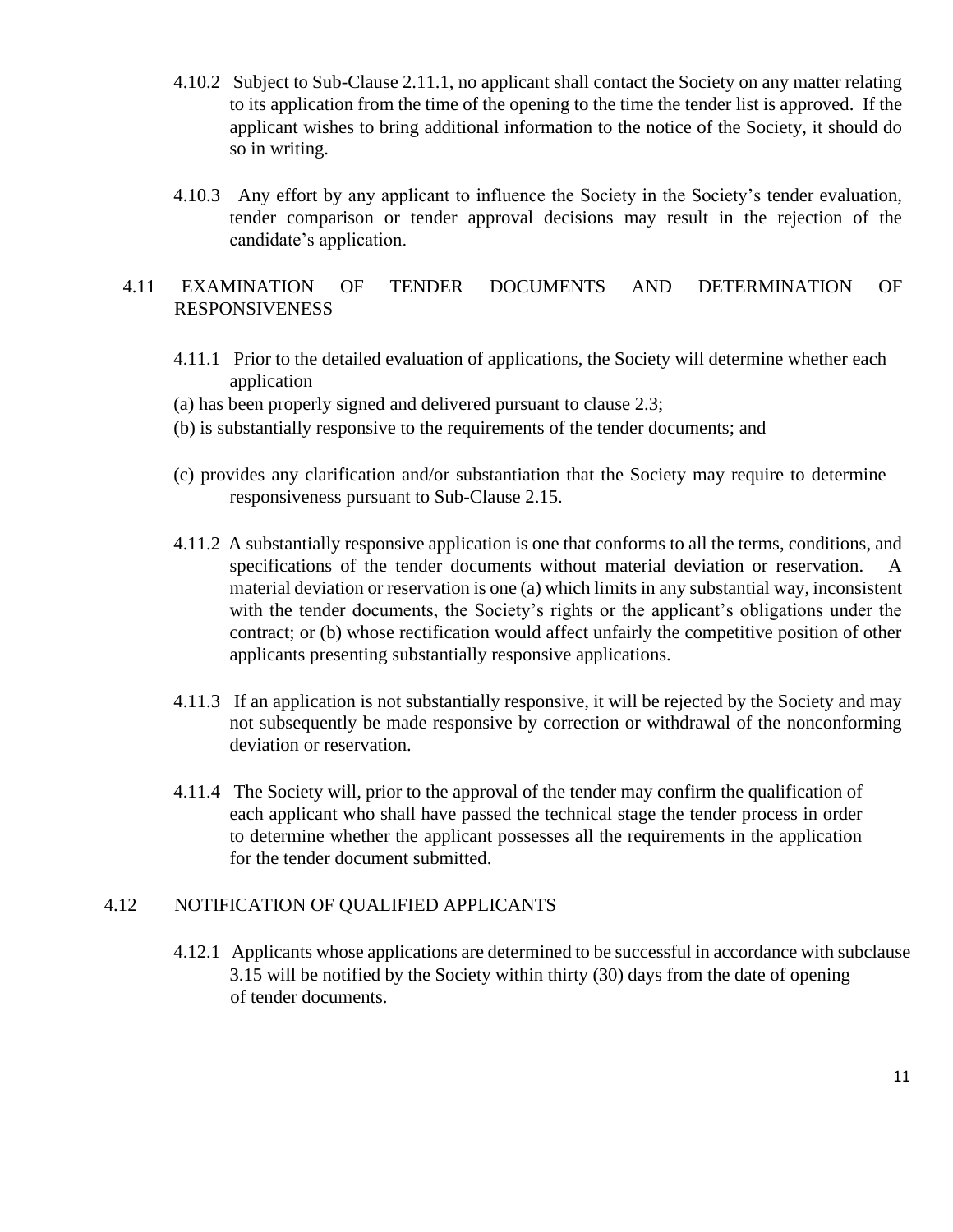4.12.2 At the same the Society notifies qualified Applicants that their applications are responsive, the Society shall notify the other Applicants whose applications are not responsive.

#### 4.13 EVALUATION AND COMPARISON OF APPLICATIONS

4.13.1 The Society reserves the right to accept or reject any application, and to annul the tender process and reject all applications, at any time prior to approval of contact, without thereby incurring any liability to the affected applicant or applicants or any obligation to inform the affected Applicant or Applicants of the grounds for the Society's action.

#### 4.14 NOTIFICATION OF APPROVAL

3.14.1 Prior to expiration of the period of tender validity prescribed by the Society, the Society will notify successful applicants.

#### 4.15 ACCEPTANCE OF THE APPROVAL

4.15.1 The successful candidates shall be required to acknowledge in writing the acceptance of their tender to the Society.

#### 4.5 WITHDRAWAL OF TENDER

Should a condition arise between the time firm has tendered the bid and the bid opening date which in the opinion of the client/Society could substantially change the performance and qualification of the bidder or his ability to perform such as but not limited to bankruptcy, change in ownership or new commitments. The Society reserves the right to reject the tender from such a bidder even though he was initially pre-qualified.

#### 4.6 OUTLINED SUPPLY AND DELIVERY PROCEDURES

The applicant should also submit a brief statement of supply and service delivery methods and procedures he plans to use to execute the contract in FORM PQ-2

#### 4.7 Tender Criteria

|                  | Required Information Form name    | Points |    |
|------------------|-----------------------------------|--------|----|
| Score            |                                   |        |    |
| 1.               | <b>Registration Documentation</b> | $PO-1$ | 20 |
| 2.               | <b>Tender Data</b>                | $PQ-2$ |    |
| 3.               | <b>Supervisory Personnel</b>      | $PO-3$ |    |
| $\overline{4}$ . | <b>Financial Position</b>         | $PO-4$ | 15 |
| 5.               | Past Experience                   | $PQ-5$ | 20 |
| 6.               | <b>Sworn Statement</b>            | PQ-6   | 5  |
| 7.               | <b>Confidential Questionnaire</b> | $PO-7$ | 20 |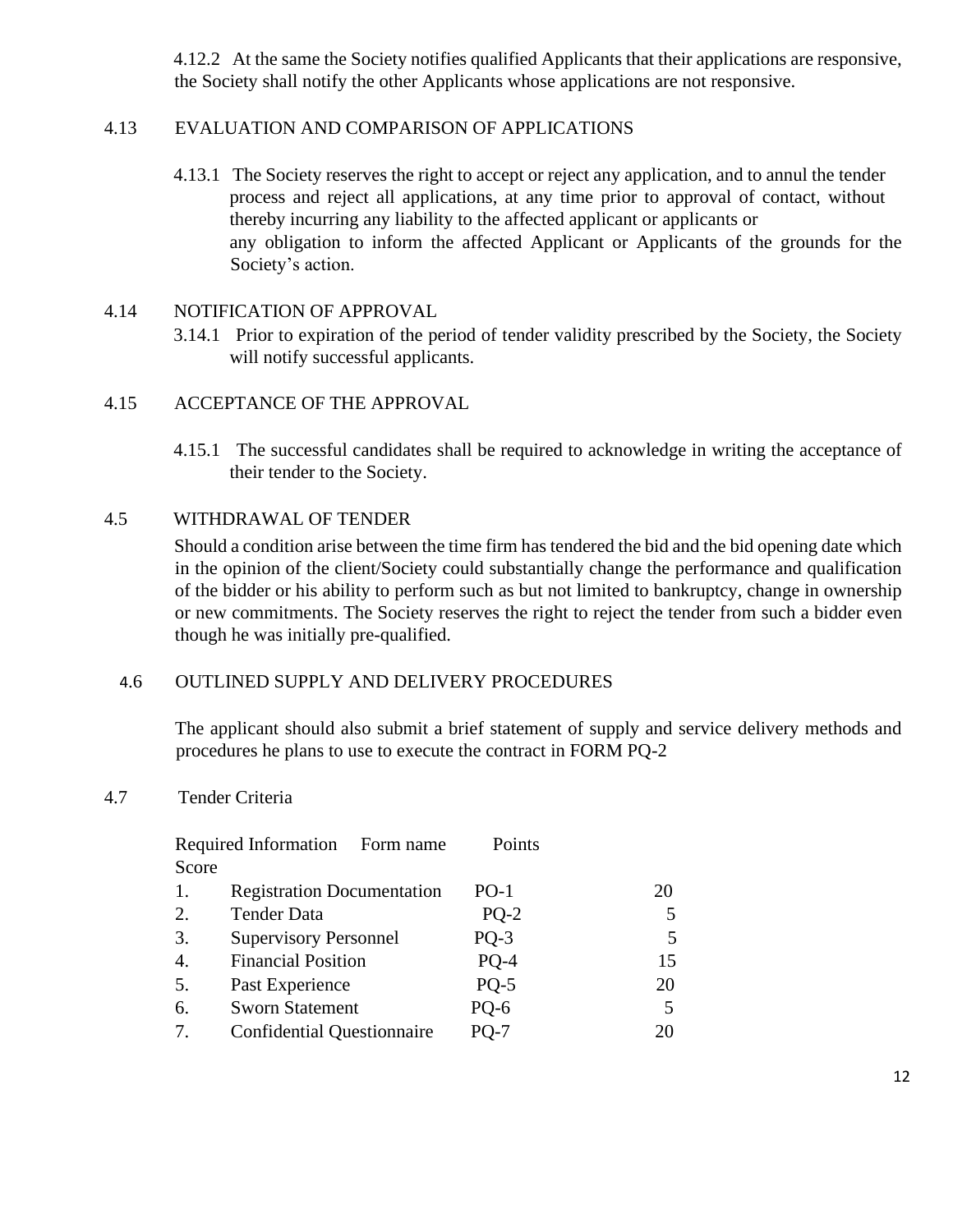| 8.           | Litigation History | $PQ-8$ | 10  |
|--------------|--------------------|--------|-----|
| <b>TOTAL</b> |                    |        | 100 |

4.8 Qualification Mark

The qualification mark is 60 points and over.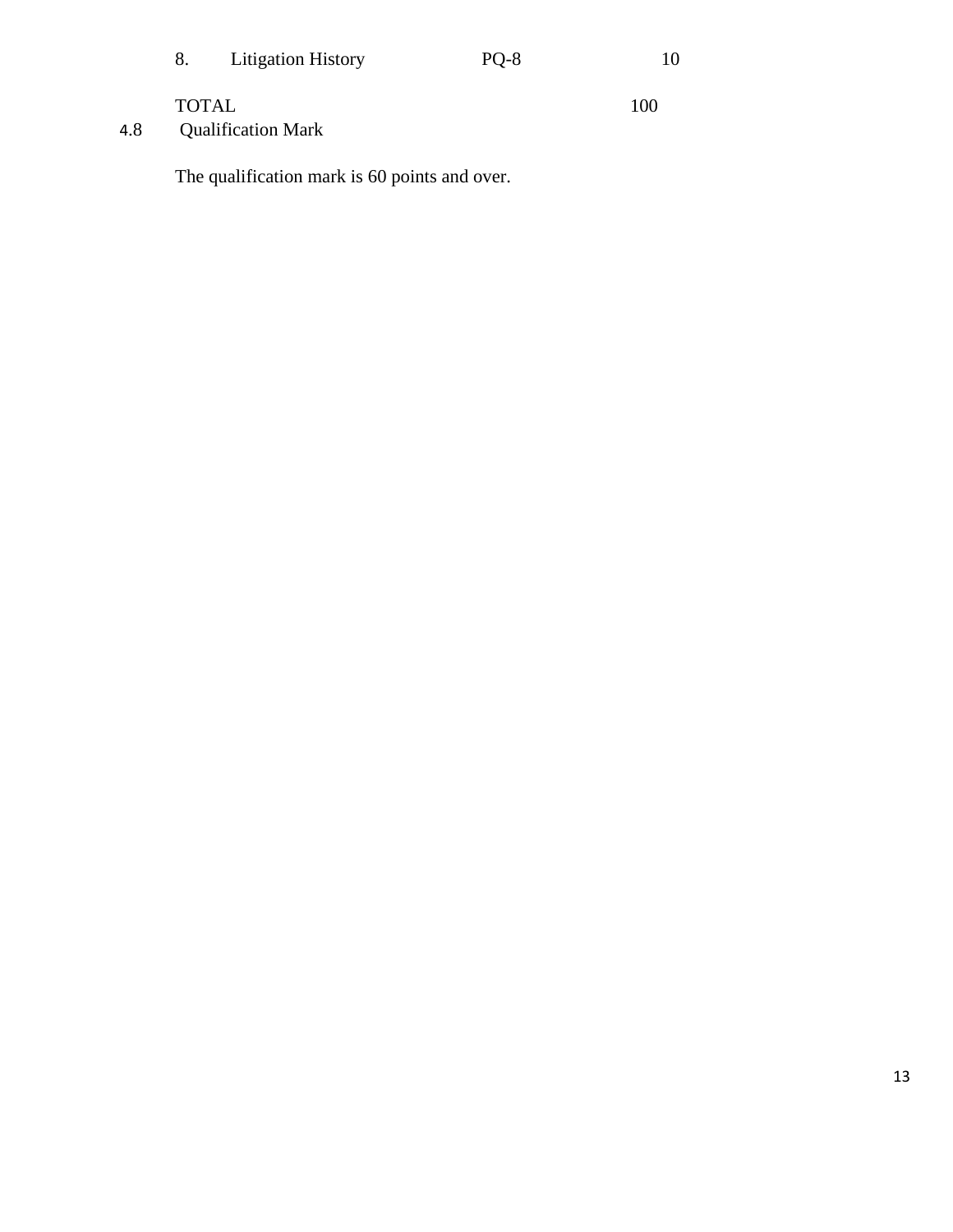## FORM PQ 1

#### TENDER DOCUMENTATION

All firms must provide:

- a) A copy of certificate of business registration/incorporation.
- b) A copy of tax compliance certificate.
- c) A copy of VAT and PIN registration certificate.
- d) Copy of CR 12 detailing the firm(s) director(s)
- e) Contact Address and Email addresses.
- f) Day time office Telephone / mobile number. (Working numbers only)
- g) Copy of Certificate of Registration with relevant regulatory bodies.
- h) Business / Company Profile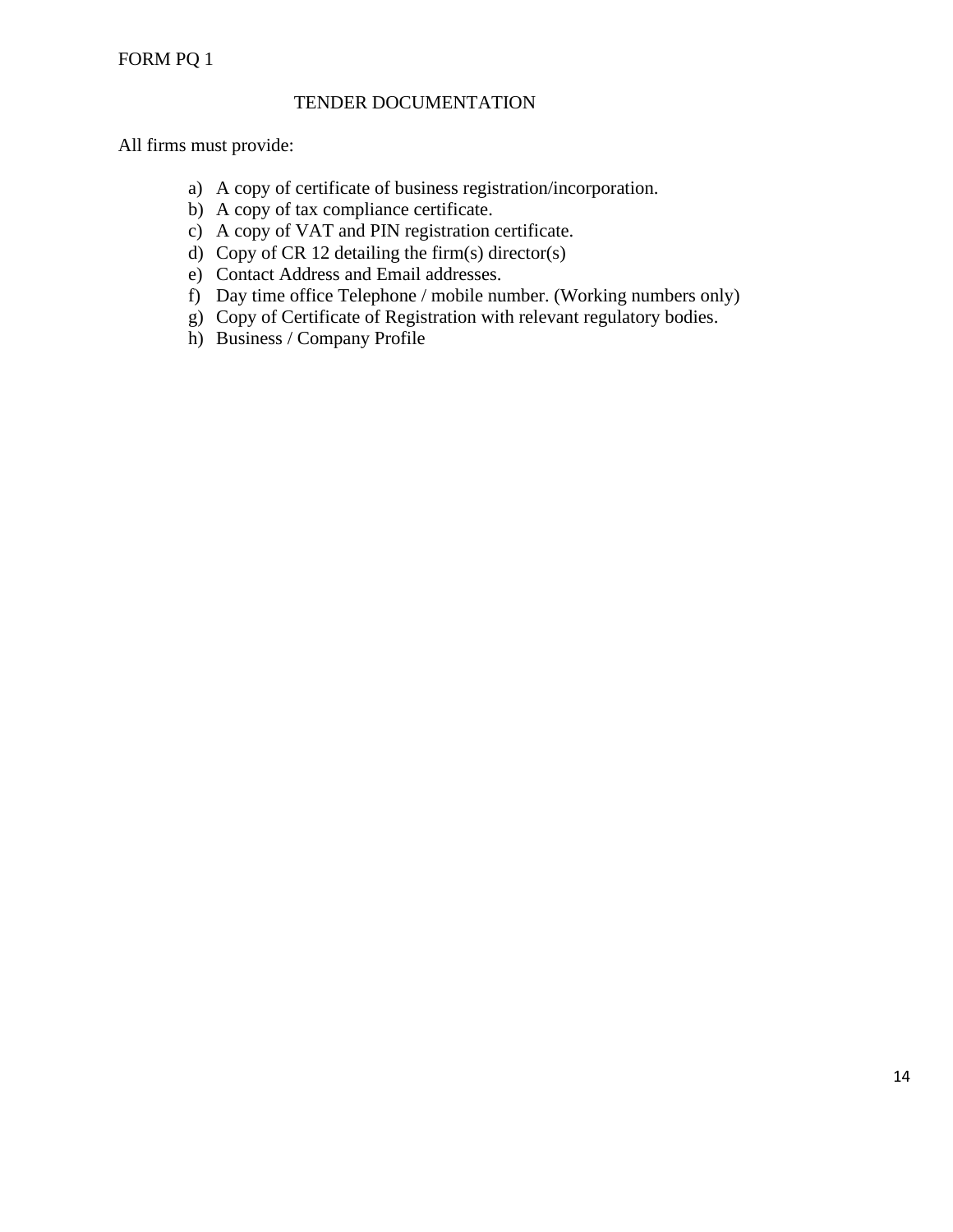## TENDER DATA

1. Contractor Identification…………………………………………………………… Legal name of firm………………………………………………………………….. Post office address………………………………………………………………….. Street and Address………………………………………………………………….. City…………………………………………………………………….. Country………………………………………………………………….. Telephone No……………………………………………………………………. Person to contact……………………………………………………….. Title…………………………………………………………………....... 2. Organization & Business Information…………………………………………. Management Personnel……………………………………………………………. President……………………………………………………………… Secretary……………………………………………………………… General Manager ……………………………………………………. Treasurer………………………………………………………………. Other…………………………………………………………………… Partnership (if applicable) ……………………………………………… Names of Partners…………………………………………………… 3. Business founded or incorporated………………………....................... 4. Under present management since……………………………………………. 5. Net worth equivalent Kshs……………………………………………………….. 6. Bank reference and address……………………………………………………… 7. Bonding company reference and address……………………………………

8. Enclose copy of the organization chart of the firm indicating the main fields of activities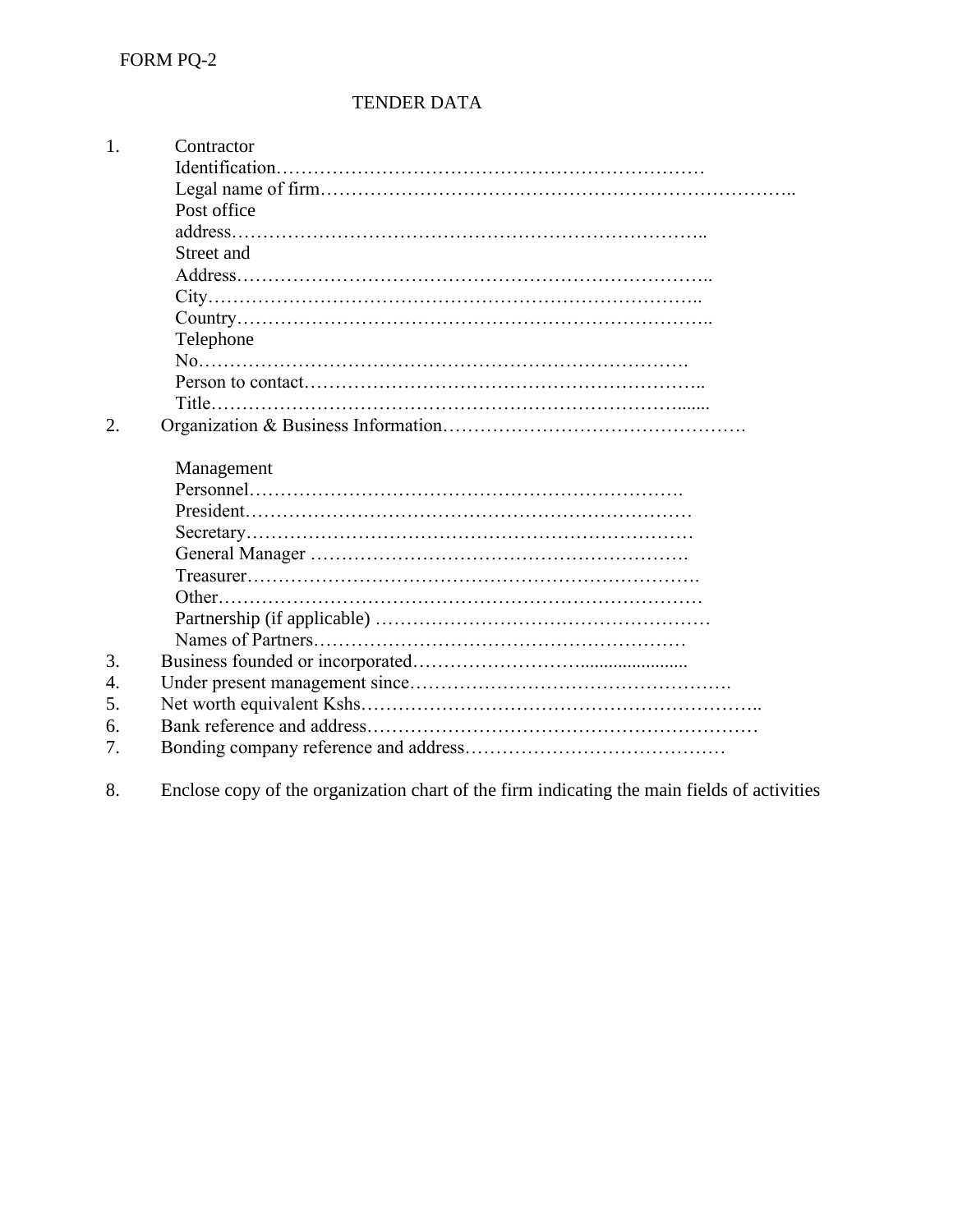|               | Length of service with contractor or supplier position held |
|---------------|-------------------------------------------------------------|
|               |                                                             |
|               | Supply or service experience                                |
| a)            |                                                             |
| b)            |                                                             |
| $\mathbf{c})$ |                                                             |
| $\rm d$       |                                                             |
| e)            |                                                             |
| f)            |                                                             |
|               |                                                             |
| g)            |                                                             |

Proposed Technical Personnel

| a)            |  |
|---------------|--|
| b)            |  |
| $\mathbf{c})$ |  |
| $\rm d)$      |  |
| $\epsilon$ )  |  |
| f)            |  |
| g)            |  |

Proposed position in this project if contract is awarded………………..

Brief statement of supply and service delivery method the supplier plans to use to execute the contract…………………………………………….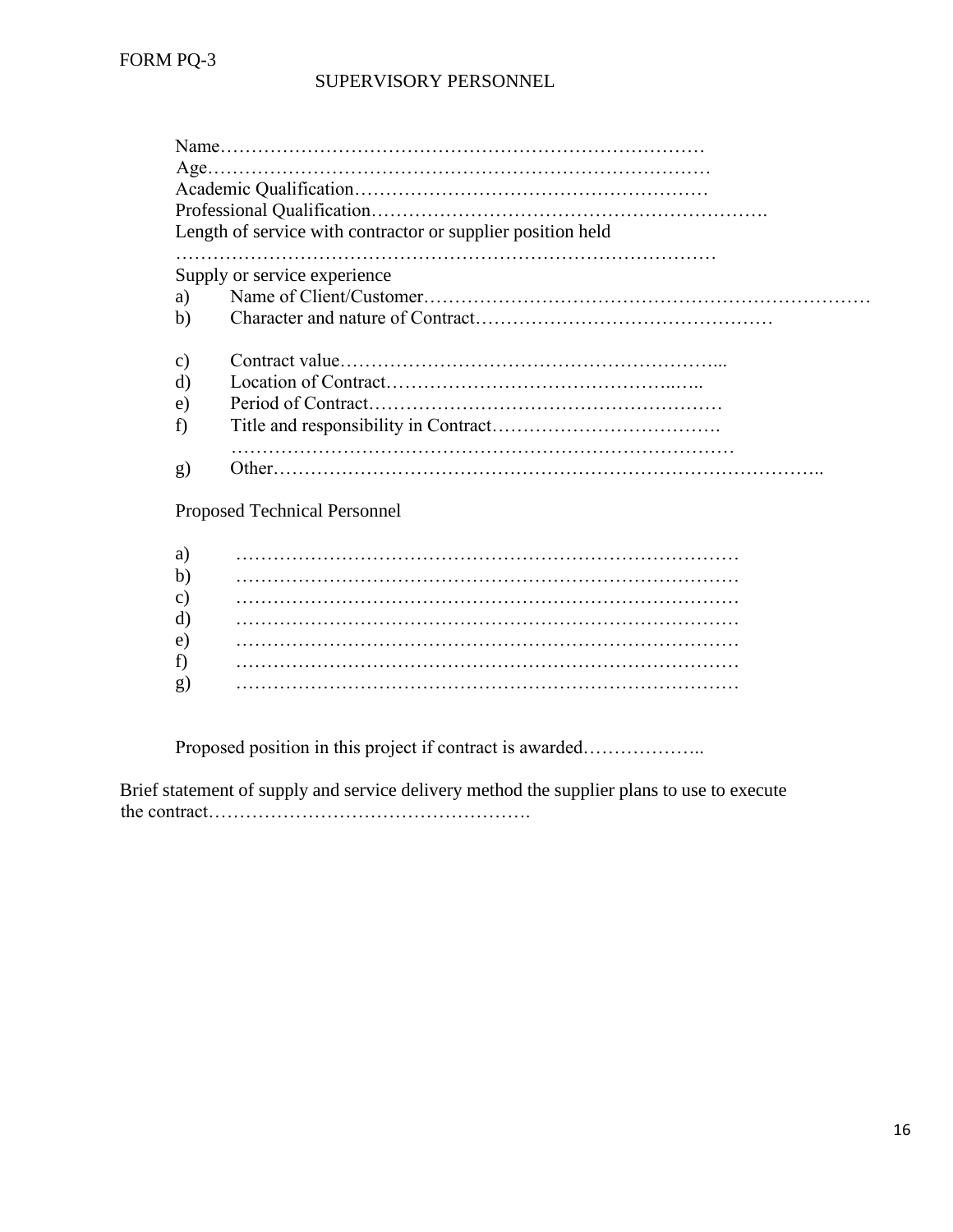## FORM PQ-4

#### FINANCIAL POSITION

Attach a copy of firm's two recent certified financial statements giving Summary of assets and current liabilities/or any other financial support.

#### FORM PQ - 5

#### PAST EXPERIENCE

## NAMES OF THE APPLICANTS CLIENTS IN THE LAST TWO YEARS

#### NAMES OF APPLICANTS OTHER CLIENTS AND VALUES OF CONTRACT/ORDERS

| (i)   |  |
|-------|--|
| (ii)  |  |
| (iii) |  |
| (iv)  |  |
| (v)   |  |
|       |  |

# 2. Name of  $2<sup>nd</sup>$  client (Organization)

| (i)   |  |
|-------|--|
| (ii)  |  |
| (iii) |  |
| (iv)  |  |
| (v)   |  |
| (vi)  |  |

# 3. Name of 3rd Client (Organization

|    | $\left( 1 \right)$ |  |
|----|--------------------|--|
|    | (ii)               |  |
|    | (iii)              |  |
|    | (iv)               |  |
|    | (v)                |  |
|    | $(v_i)$            |  |
|    |                    |  |
| 4. |                    |  |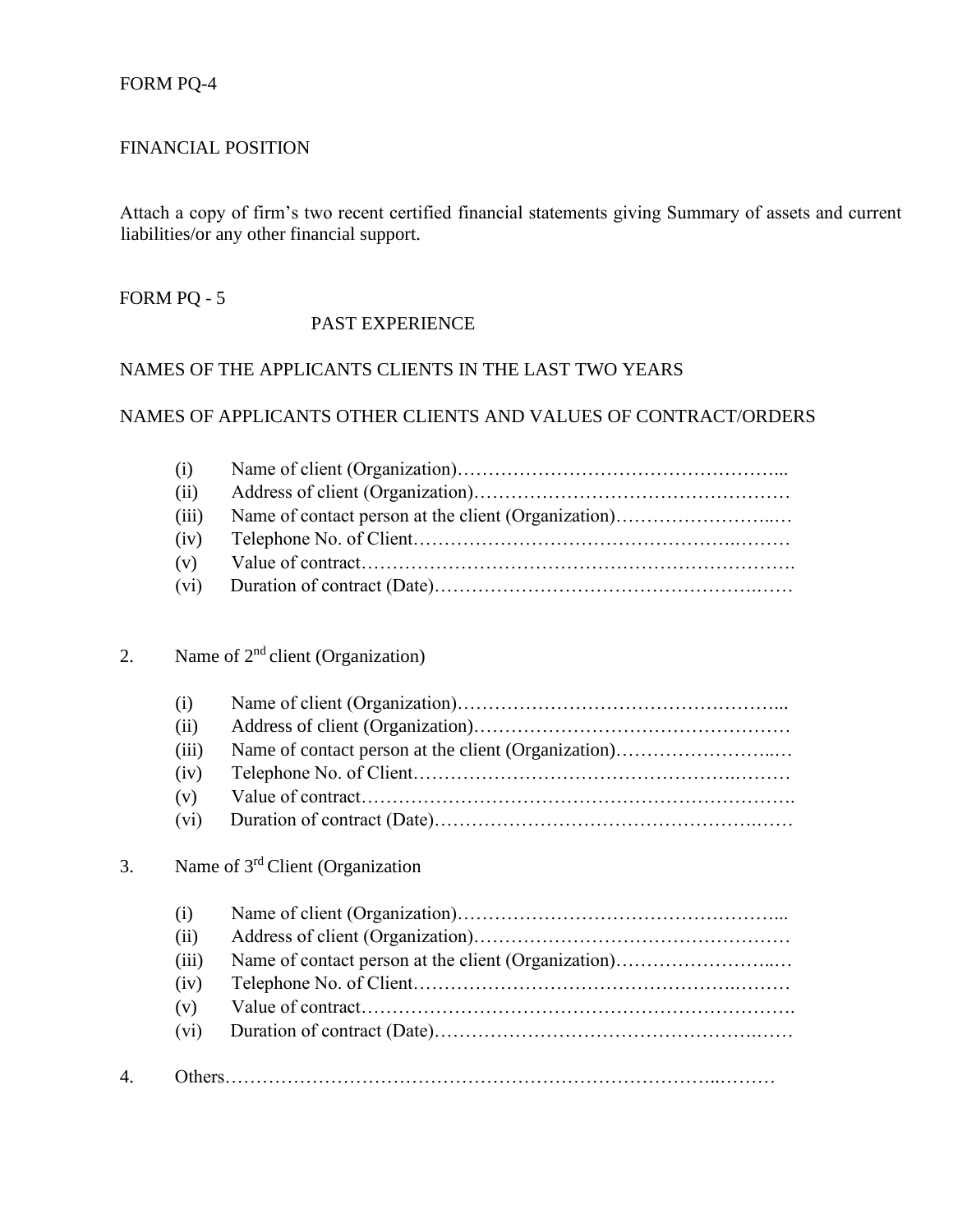## FORM PQ-6

#### SWORN STATEMENT

Having studied the tender information for the above project we/I hereby state:

- a. The information furnished in our application is accurate to the best of our knowledge.
- b. That in case of being qualified we acknowledge that this grants us the right to participate in due time in the submission of a tender or quotation on the basis of provisions in the tender or quotation documents to follow.
- c. When the call for Tenders/Quotations is issued the legal technical or financial conditions or the contractual capacity of the firm changes we come ourselves to inform you and acknowledge your right to review the tender made.
- d. We enclose all the required documents and information required for the tender evaluation.

| (Full name and designation of the person signing and stamp or seal) |
|---------------------------------------------------------------------|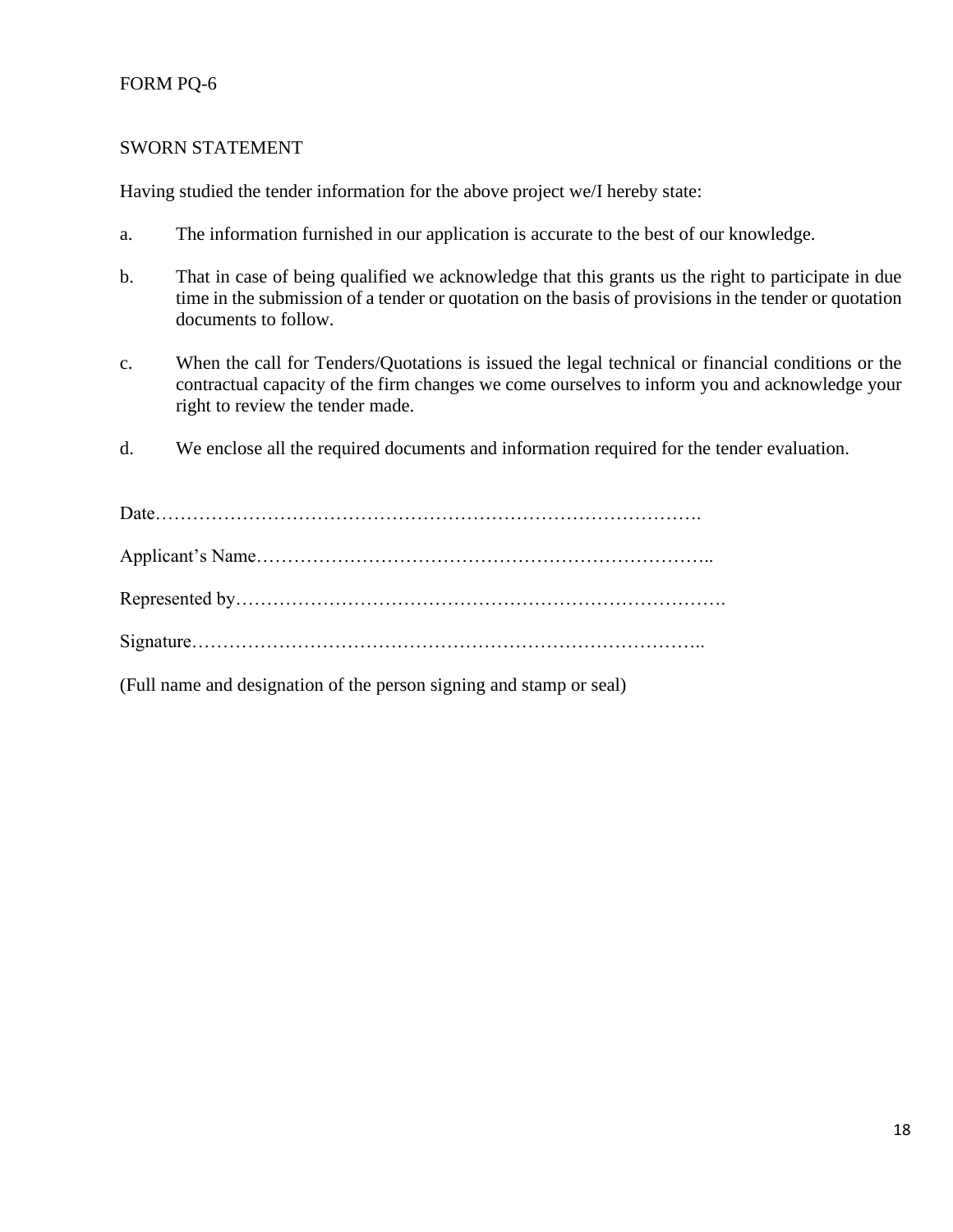# FORM PQ-7

# CONFIDENTIAL BUSINESS QUESTIONNAIRE

You are requested to give the particulars indicated in part 1 and either part 2 (a) 2 (b) or 2 (c) whichever applies in your name of business.

You are advised that it is a serious offence to give false information on this Form

# PART 1 - GENERAL

| Expiring date Maximum value of business which you can handle at any one time Kshs |
|-----------------------------------------------------------------------------------|
|                                                                                   |

PART 2(A) – Sole Proprietor

Part 2 (B) – Partnership:

|   | <b>Names</b> | <b>Nationality</b> | <b>Citizenship</b><br>Details | <b>Shares</b> |
|---|--------------|--------------------|-------------------------------|---------------|
|   |              |                    |                               |               |
|   |              |                    |                               |               |
| п |              |                    |                               |               |
| ◠ |              |                    |                               |               |
| Δ |              |                    |                               |               |
|   |              |                    |                               |               |
| O |              |                    |                               |               |
| _ |              |                    |                               |               |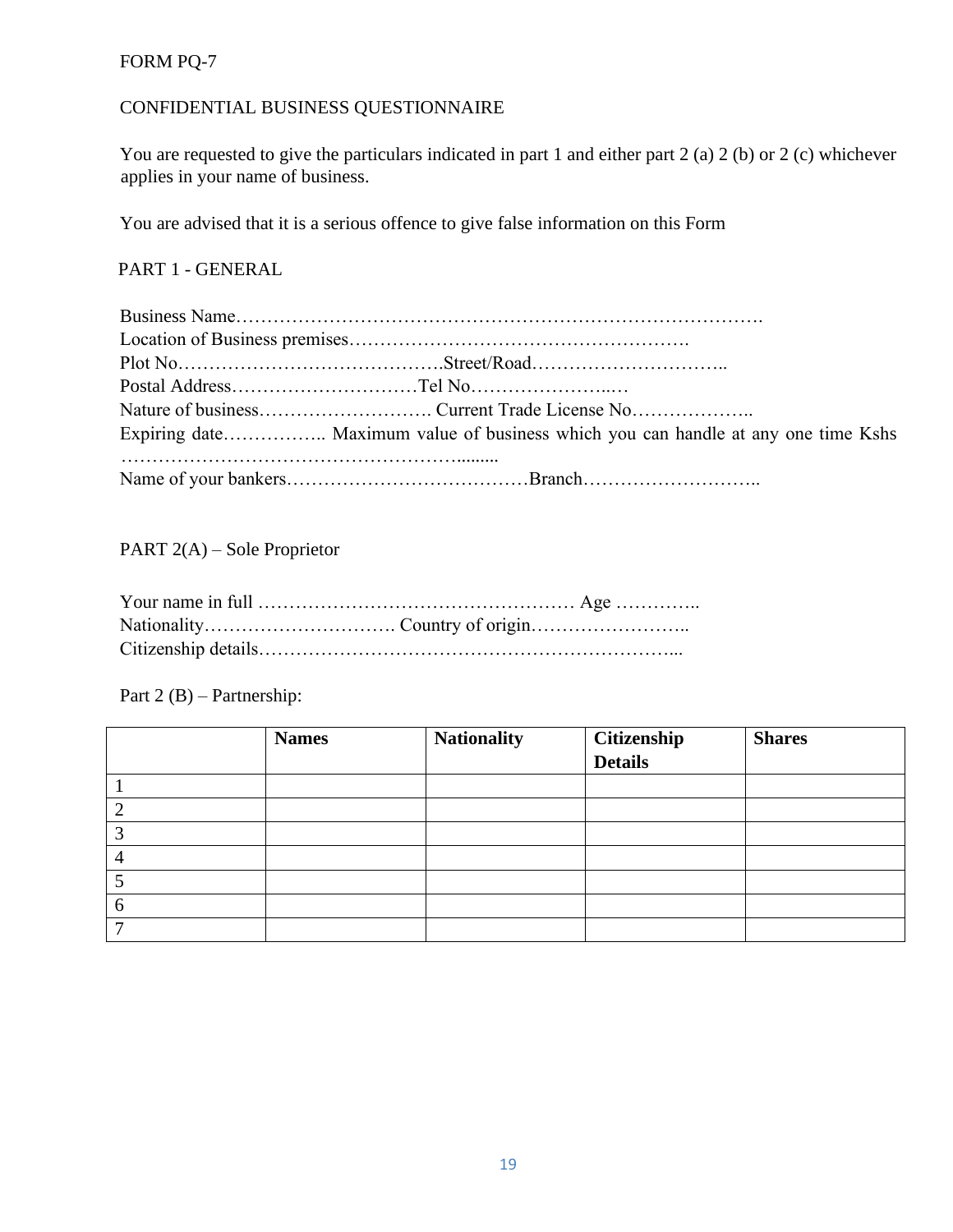Part 2 (C) - Registered Company

Private or Public

State the nominal and issued capital of the company

Nominal Kshs. ……………………………………

Issued Kshs. ………………………………………

Give details of all directors as follows:

|   | <b>Names</b> | <b>Nationality</b> | <b>Citizenship</b><br>Details | <b>Shares</b> |
|---|--------------|--------------------|-------------------------------|---------------|
|   |              |                    |                               |               |
|   |              |                    |                               |               |
|   |              |                    |                               |               |
| ⌒ |              |                    |                               |               |
|   |              |                    |                               |               |
|   |              |                    |                               |               |
| O |              |                    |                               |               |
|   |              |                    |                               |               |

Date ………………………………………. Signature & Stamp of Tenderer ……………………

If Kenyan Citizen indicate under Citizenship Details whether by Birth, naturalization or Registration.